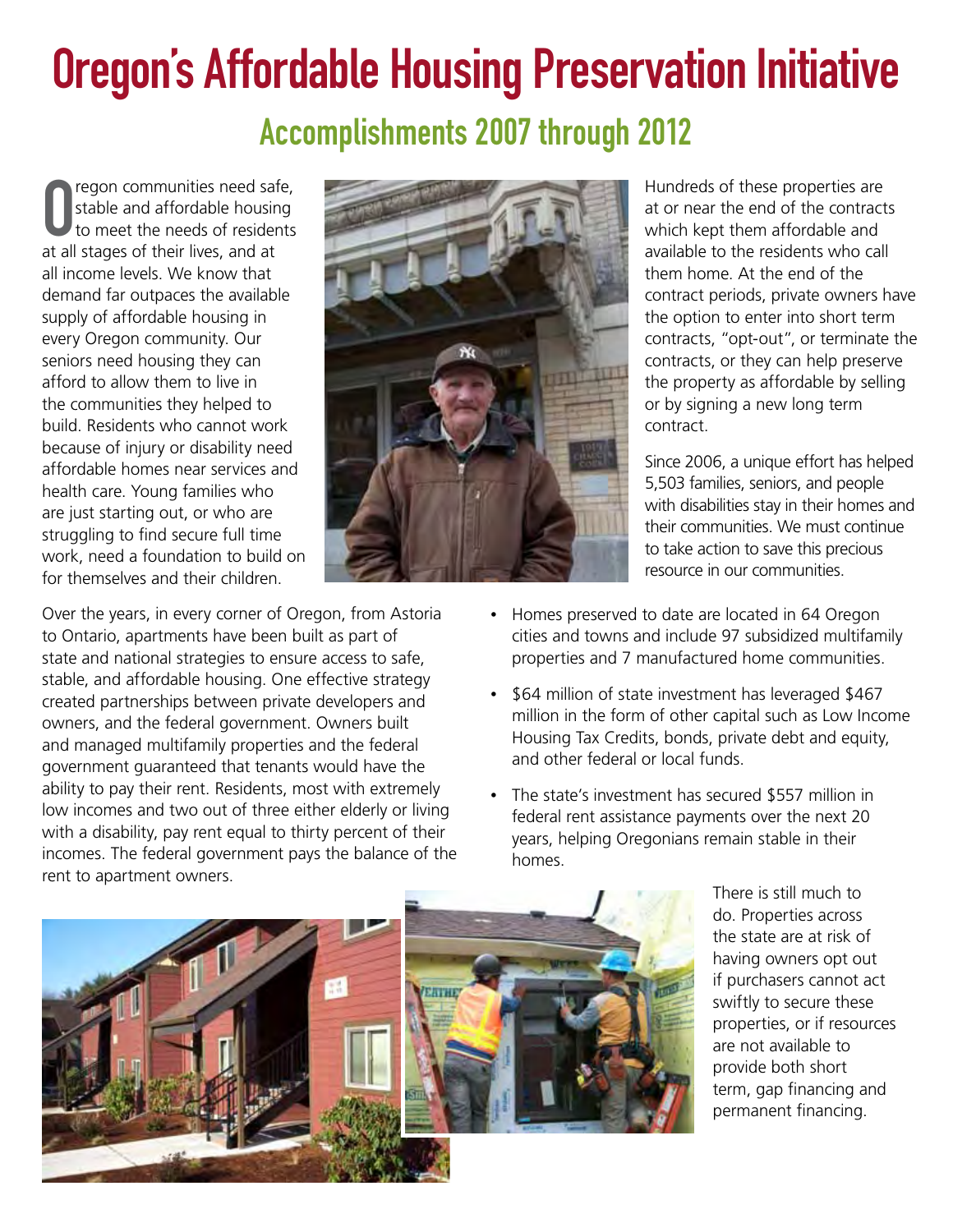## Spyglass Apartments

## Lincoln City

 $\prod_{\text{Alm}}$ n December 2010, Becky Foster came to Spyglass Apartments in Lincoln City as resident manager. Almost immediately, renovation began on this 40-unit complex that sits atop a hill, surrounded by small trees, and which is home to families with children.

The residents welcomed the much needed renovations. New siding and roofs, exterior repairs, and complete interior overhauls, including bathrooms and kitchens, are now complete. An aging complex has been refreshed and given new life. And a community spirit has been nurtured by Becky's warmth and the foundation that safe, decent and affordable housing provides.

Also new to the complex at about that time were Grace Kelly and her son, Kai. They moved in just as construction began, thrilled to have a safe, affordable place to call home after being disrupted and afraid. And Spyglass is truly home.



*The Spyglass Apartments were originally built through a US Department of Agriculture (USDA) Rural Development program. The aging complex has been given new life with much-needed renovations.*

Grace exchanged keys with Carol, her next door neighbor. They have gone so far as to decorate their shared doorway with matching door mats and plants. They often join other neighbors at the new picnic table near the basketball court, while younger kids enjoy the new playground equipment.



Spyglass was originally built through a US Department of Agriculture (USDA) Rural Development program. This effort helped rural communities build affordable rental housing for the residents who call these communities home. As a result of the owners renewing an agreement with USDA and an investment by Oregon Housing and Community Services, Spyglass will continue to be an affordable home for families in Lincoln County for years to come.

With the renovations now complete and the project based rental assistance preserved, Grace and Kai, along with many other families, will be able to continue to count on Spyglass as a safe, stable and affordable home well into the future.

*Grace and her son Kai are thrilled to have a safe, affordable place to call home and a wonderful neighbor like Carol.*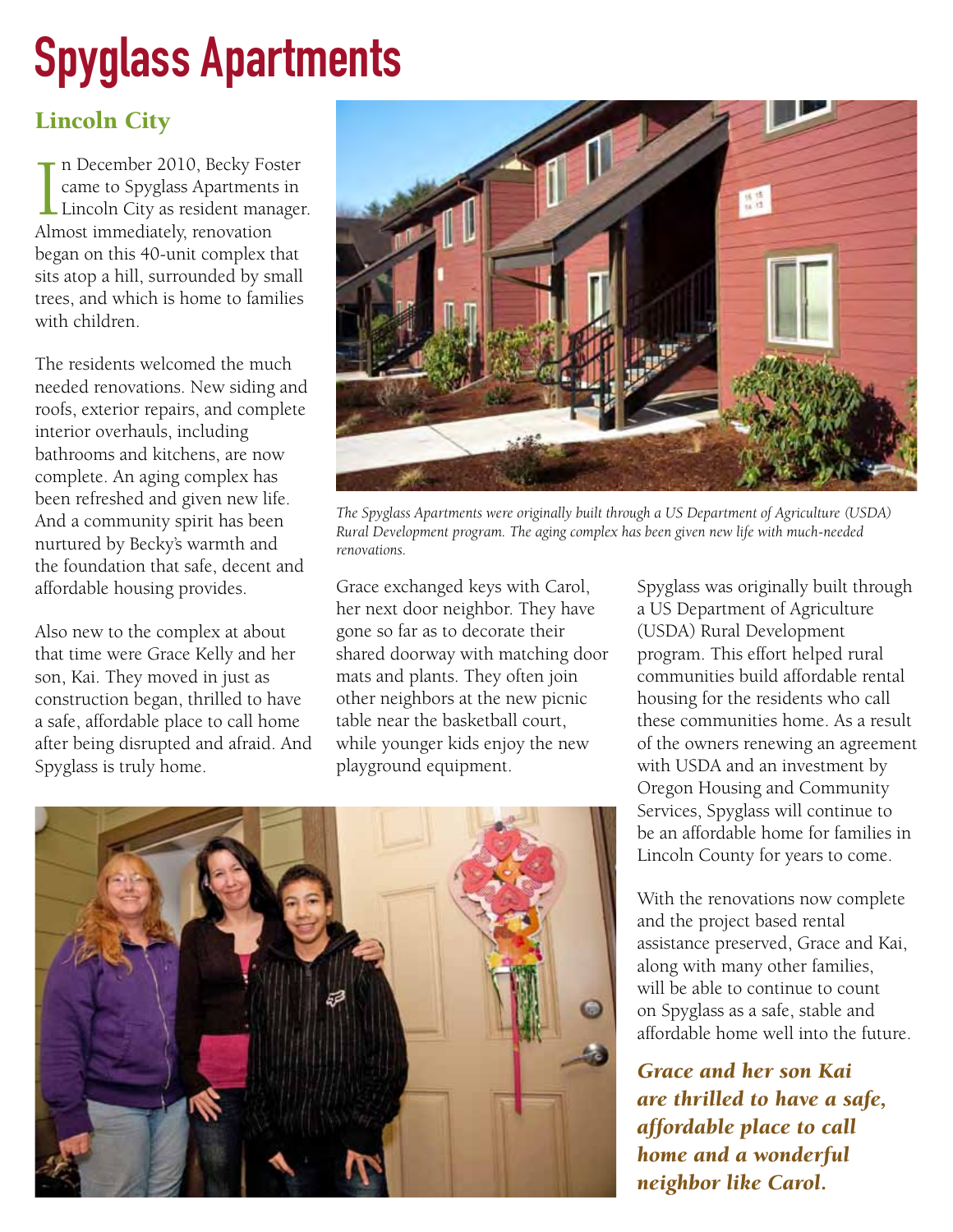## The Village Apartments

## Monmouth

The Village Apartments in<br>Monmouth Oregon is hor<br>to 22 seniors living in the<br>community of approximately 10 Monmouth Oregon is home to 22 seniors living in the community of approximately 10,000. In 2011, The Village was purchased by a developer who wanted to ensure the property would continue to be a home for seniors for the next 60 years. It was extensively remodeled using Housing Preservation Funds provided by Oregon Housing and Community Services and the owner renewed an agreement with the US Department of Housing and Urban Development (HUD) to keep rents affordable for seniors on fixed incomes.



*"This is a beautiful place since they rebuilt it… everything was made easier for me."*

*– Tony Suarez, resident*

Tony Suarez is one of the longtime residents of The Village. He moved in six years ago, after the death of his wife of over fifty years. Mr. Suarez relies on the rent assistance, as well as this close knit community. He also appreciates the recent renovations, which included weatherization and energy efficiency improvements. Mr. Suarez's apartment is far more comfortable now, and his winter



*The Village Apartments were extensively remodeled using Housing Preservation Funds provided by Oregon Housing and Community Services.*

electricity bills have dropped from over \$100 to less than \$70 per month – a big savings for someone living on a fixed income.

Mr. Suarez says of the renovations, "This is a beautiful place since they rebuilt it…everything was made easier for me." The renovation also added new air conditioners to keep homes comfortable on Monmouth's hot summer days.

Mr. Suarez's neighbor, Monetta Williamson, also appreciates the new renovations and the stable home that The Village provides. She recently celebrated her 90th birthday with friends in the brand new community room. Ms. Williamson doesn't know how she'd survive without the help paying her rent provided by the project-based rental assistance. "I stayed in a tent for 11 months when I lived in Nebraska – things were just going wrong," she says. "I'm afraid I would live in a tent again if I couldn't live here."

With very few options in Monmouth for seniors on fixed incomes, residents were thrilled when Northwest Real Estate Capital

Corporation partnered with Guardian Management to purchase and renovate the property and renewed the contract with HUD to maintain the affordable rents. The renovation not only made the buildings more energy efficient, it also added a community garden and a community room.



*"I'm afraid I would live in a tent again if I couldn't live here."* 

*– Monetta Williamson, resident*

With the renovations now completed and a long-term HUD contract in place, The Village will provide safe, stable and affordable homes to seniors in Monmouth for many years to come.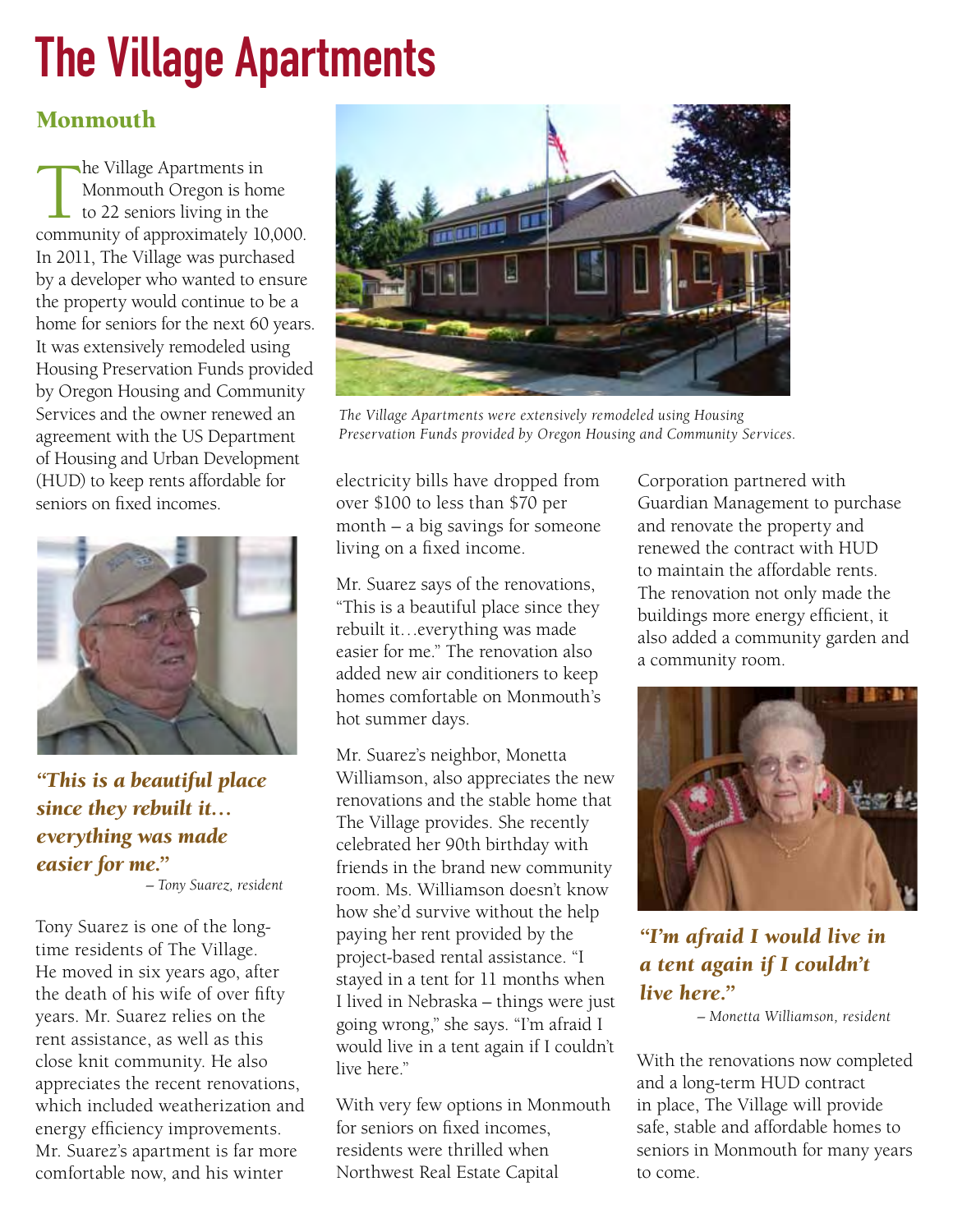## **HUD Assisted Housing** Preserved Without New OHCS Funding

**Beaverton** Holly Tree Village<br> **Coquille** Hillside Terrace Coquille Hillside Terrace Janus House **Corvallis** Oak Crest<br> **Corvallis** Samaritan Samaritan Village Eugene Uhlhorn Apartments Eugene Village Oaks<br>
Eugene Coburg Road Eugene Coburg Road Apts<br>
Florence Siuslaw Dunes Siuslaw Dunes **Forest Grove** Forest Manor Apartments<br>**Forest Grove** Forest Villa Apartments Forest Grove Forest Villa Apartments<br>
Grants Pass Jefferson Court Jefferson Court Grants Pass Victorian Arms<br>
Hillsboro Smallwood Apa Hillsboro Smallwood Apartments Tarkington Square John Day Meadowbrook II<br>
La Grande Cove Avenue (20 La Grande Cove Avenue (2011)<br>La Grande Thunderbird Apts (2014) Thunderbird Apts (2011) Milwaukie Cascade Meadows/King Bell Apts **Ontario** Riverside Manor<br>**Portland** Beacon Manor **Beacon Manor Portland** Marion Street Apts<br>**Portland** Multnomah Manor **Portland** Multnomah Manor<br>**Portland** Mvers Court **Myers Court Portland** Plaza Townhomes<br> **Portland** Emilie House **Portland** Emilie House<br> **Portland** McCarthy Pla McCarthy Place **Portland** Me Re Center<br> **Portland** Prescott Place **Portland** Prescott Place<br> **Redmond** Residential Ho Redmond Residential Housing Inc.<br>
Roseburg Rose Apartments Roseburg Rose Apartments<br>
Salem Englewood East Salem Englewood East<br>
Salem Southfair Apts **Salem** Southfair Apts<br> **Stayton** Hollister Apart Hollister Apartments

### **Rural Development Assisted Housing** Preserved With New OHCS Funding

**Hood River** Wy'East<br>**Junction City** Norsema **Lincoln City** Spyglass Court<br> **Madras** Madison Apartr Mt. Angel Cascade Valley<br>
Ontario Fairview Apartn Willamina Willamina Villa\*

Ashland Stratford Apartments<br>
Baker City Elkhorn Village Apartr **Baker City** Elkhorn Village Apartments<br> **Bandon** Seacrest Apartments **Bandon**<br> **Bend Bend**Crest Butte Apartments<br>
Crest Butte Apartmen Crest Butte Apartments\* **Boardman** Boardman Apartments<br>**Boardman** Trail Apartments **Boardman** Trail Apartments<br> **Dundee** Dunhill Apartment Dunhill Apartments Estacada Estacada Village **Hermiston** Buttercreek Apartments<br> **Hood River** Arends Place | & II Arends Place | & II **Junction City** Norseman Village<br>La Grande Pinehurst Apartme Pinehurst Apartments\* Lincoln City The Jetty Apartments<br>
Lincoln City Spyglass Court Madras Madison Apartments<br>
Madras Willow Creek Apartm **Madras Millow Creek Apartments<br>
McMinnville Millamette Place I McMinnville** Willamette Place I<br> **McMinnville** Willamette Place I Willamette Place II Milton-Freewater Washington Park Apartments Fairview Apartments Pendleton Indian Hills Apartments Phoenix Brookside Village<br>
Phoenix Rose Court Rose Court Redmond Ridgemont Apartments Redmond Wintergreen Apartments<br> **Riddle** Glenhaven Apartments Glenhaven Apartments Sandy Cedar Park Gardens<br>
Sandy Firwood Village Apar Sandy Firwood Village Apartments<br>
Sherwood Linnwood Apartments Linnwood Apartments Stayton Westside Apartments<br>
Sublimity Summerset Village **Sublimity** Summerset Village<br> **Sweet Home** Linnhaven Apartme Sweet Home Linnhaven Apartments<br>
Sweet Home Stonebrook Apartment Sweet Home Stonebrook Apartments<br>The Dalles Sunrise Estates | & II The Dalles Sunrise Estates I & II<br>
Tillamook Meadow Glen Meadow Glen Wilsonville Montebello Apartments<br>
Wilsonville Montecino Apartments Montecino Apartments Wilsonville Wilsonville Heights

*\*RD subsidized properties with HUD project-based rental assistance*

## ▲Manufactured Home Parks Preserved With New OHCS Funding

### **O HUD Assisted Housing** Preserved With New OHCS Funding

Astoria **Owens Adair**<br>Beaverton Spencer Hous

## **Preserved Housing in Oregon, 2006-2012**



Aloha Farmington Meadows<br>Astoria Owens Adair **Beaverton** Spencer House<br>**Beaverton** Crestview Cour **Beaverton** Crestview Court<br> **Beaverton** Spencer House **Beaverton** Spencer House<br>**Bend** Quimby Apartm Quimby Apartments **Canby** Carriage Court Apartments<br> **Cave Junction** Valley Village II Valley Village II Coos Bay Lake Empire Apartments Eugene Hawthorn Apartments (29th Place)<br>
Florence The Pines The Pines Forest Grove Garden Grove Apartments Hermiston Cottonwood I Hermiston Cottonwood II Hermiston Sunland Park Apartments

Hillsboro Maples II<br> **Hood River** Dethman **Hood River** Dethman Manor<br>**Hood River** Indian Creek Cor McMinnville<br>Medford Medford Conifer Gardens<br>
Medford Grand Apartmen Medford Spring Street<br>
Milwaukie Seneca Terrac Monmouth<br>North Bend

Hood River Indian Creek Court<br>Klamath Falls High Valley Estates Klamath Falls High Valley Estates<br>La Grande Grande Woods Apa La Grande Grande Woods Apartments<br>
La Grande La Grande Retirement La Grande Retirement Lake Oswego Hollyfield Village Apartments<br>
Lincoln City Vest Devils Lake Apartments West Devils Lake Apartments<br>Villa West Medford Grand Apartments<br> **Medford** Roque River Estate Medford Rogue River Estates<br>
Medford Spring Street Seneca Terrace<br>The Village North Bend Cedar Grove Apartments<br>
Oakridge Mountain View Apartmen **Oakridge Mountain View Apartments<br>
Oregon City** Rosewood Terrace Rosewood Terrace

**Pendleton** Pendleton Square Apartments I<br>**Pendleton** Pendleton Square Apartments II **Portland** Admiral Apartments<br>**Portland** Chaucer Court **Portland** Chaucer Court<br>**Portland** Lexington Apar **Portland** Park Tower<br>**Portland** Rose Schnit **Portland** Roselyn Apartments<br>**Portland** Upshur House **Portland** Upshur House<br>**Portland** Uptown Tower **Portland** Uptown Tower<br>**Portland** Walnut Park **Portland** Walnut Park<br>**Prairie City** Strawberry V **Prairie City** Strawberry Village<br> **Reedsport** Forest Hills Manor Reedsport Forest Hills Manor<br>
Reedsport Ridgeway Village

**Pendleton** Pendleton Square Apartments II<br>**Portland** 1200 Building 1200 Building **Portland** Lexington Apartments<br>**Portland** Park Tower **Portland** Rose Schnitzer Tower<br>**Portland** Roselyn Apartments Ridgeway Village Reedsport Riverside Manor Apartments Reedsport Riverside Manor Apartments II<br>Roque River Roque Terrace Rogue Terrace

Roseburg Brookside Court Apartments<br>
Roseburg Parkside Village Roseburg Parkside Village<br>Seaside Sandhill Villa Ap Sandhill Villa Apartments Sherwood Stewart Terrace<br>
Wallowa Leisure Way Wallowa Leisure Way<br>Woodburn Park Avenue Park Avenue Apartments

As of Dec. 2012. Only includes projects funded after July 2006.

Clackamas Clackamas River Village Anchor Mobile Home Park Junction City Harwood Mobile Manor Leaburg Vida Lea Mobile Home Park<br>
McMinnville Victor Manor Mobile Home I Victor Manor Mobile Home Park Oakridge Hillcrest Mobile Home Park Redmond Green Pastures Mobile Home Park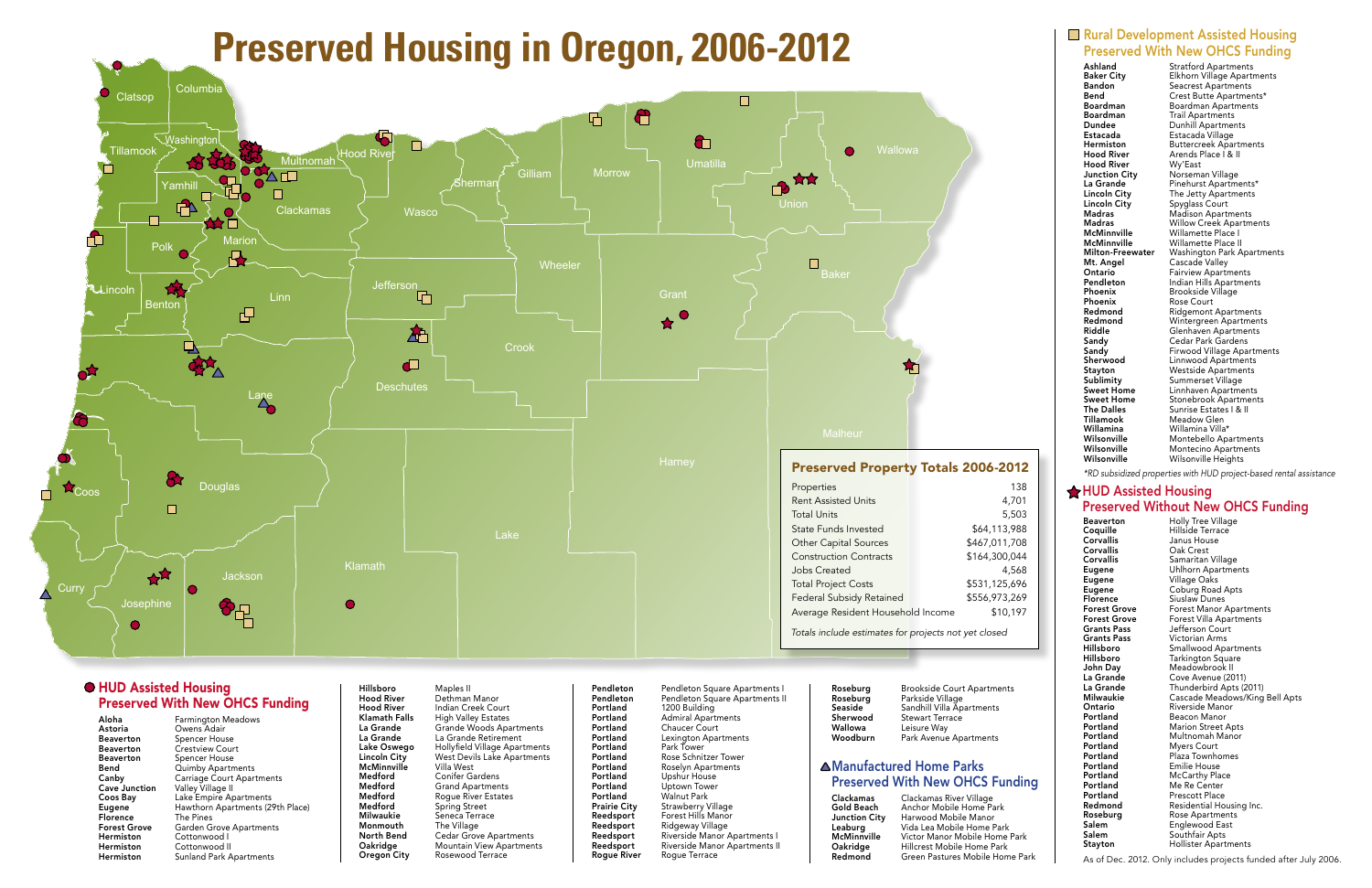

| <b>PROPERTY CITY</b> | <b>#PROPERTIES</b> | # UNITS | <b>PROPERTY CITY</b> | <b>#PROPERTIES</b> | # UNITS | <b>PROPERTY CITY</b> | <b>#PROPERTIES</b> | # UNITS |
|----------------------|--------------------|---------|----------------------|--------------------|---------|----------------------|--------------------|---------|
| <b>ALBANY</b>        |                    | 142     | <b>HERMISTON</b>     |                    | 34      | <b>POWERS</b>        |                    | 26      |
| <b>ALOHA</b>         |                    | 10      | <b>HILLSBORO</b>     |                    | 160     | <b>PRAIRIE CITY</b>  |                    | 8       |
| <b>ASHLAND</b>       |                    | 166     | <b>HINES</b>         |                    | 22      | PRINEVILLE           |                    | 50      |
| <b>ASTORIA</b>       |                    | 32      | <b>HUBBARD</b>       |                    | 8       | <b>REDMOND</b>       |                    | 28      |
| <b>BAKER CITY</b>    |                    | 20      | <b>IRRIGON</b>       |                    | 8       | <b>REEDSPORT</b>     |                    | 66      |
| <b>BEAVERTON</b>     |                    | 28      | <b>JACKSONVILLE</b>  |                    | 24      | ROGUE RIVER          |                    | 78      |
| <b>BEND</b>          |                    | 160     | JOHN DAY             |                    | 42      | <b>ROSEBURG</b>      |                    | 81      |
| <b>BROOKINGS</b>     |                    | 60      | <b>JUNCTION CITY</b> |                    | 54      | <b>SAINT HELENS</b>  |                    | 33      |
| <b>BURNS</b>         |                    | 18      | <b>KLAMATH FALLS</b> |                    | 145     | SALEM                | 12                 | 509     |
| CANBY                |                    | 24      | LA GRANDE            |                    | 21      | SANDY                |                    | 44      |
| CANYONVILLE          |                    | 28      | <b>LEBANON</b>       |                    | 100     | SCAPPOOSE            |                    | 43      |
| CASCADE LOCKS        |                    | 36      | LINCOLN CITY         |                    | 126     | <b>SEASIDE</b>       |                    | 76      |
| <b>CAVE JUNCTION</b> |                    | 20      | LOWELL               |                    | 16      | SHADY COVE           |                    | 8       |
| <b>CENTRAL POINT</b> |                    | 72      | <b>MADRAS</b>        |                    | 69      | SHERWOOD             |                    | 44      |
| COOS BAY             |                    | 30      | <b>MCMINNVILLE</b>   |                    | 36      | <b>SILVERTON</b>     |                    | 39      |
| <b>CORNELIUS</b>     |                    | 25      | <b>MEDFORD</b>       |                    | 202     | SPRINGFIELD          | 6                  | 221     |
| <b>CORVALLIS</b>     |                    | 92      | MERRILL              |                    | 12      | ST. HELENS           |                    | 107     |
| <b>COTTAGE GROVE</b> |                    | 89      | MILTON-FREEWATER     |                    | 169     | <b>STAYTON</b>       |                    | 48      |
| <b>DALLAS</b>        |                    | 50      | <b>MILWAUKIE</b>     |                    | 52      | <b>SUTHERLIN</b>     |                    | 70      |
| <b>DAYTON</b>        |                    | 22      | <b>MOLALLA</b>       |                    | 58      | <b>TALENT</b>        |                    | 56      |
| <b>EAGLE POINT</b>   |                    | 74      | <b>MYRTLE CREEK</b>  |                    | 64      | THE DALLES           |                    | 132     |
| <b>ESTACADA</b>      |                    | 88      | <b>MYRTLE POINT</b>  |                    | 30      | <b>TILLAMOOK</b>     |                    | 32      |
| <b>EUGENE</b>        | 13                 | 723     | <b>NEWBERG</b>       |                    | 132     | VALE                 |                    | 32      |
| <b>FOREST GROVE</b>  |                    | 62      | <b>NORTH BEND</b>    |                    | 8       | <b>VENETA</b>        |                    | 29      |
| <b>GLENDALE</b>      |                    | 41      | <b>NYSSA</b>         |                    | 85      | <b>WARRENTON</b>     |                    | 40      |
| <b>GOLD BEACH</b>    |                    | 54      | <b>ONTARIO</b>       | 6                  | 160     | <b>WHITE CITY</b>    |                    | 32      |
| <b>GRANTS PASS</b>   |                    | 145     | OREGON CITY          |                    | 86      | <b>WILSONVILLE</b>   |                    | 21      |
| <b>GRESHAM</b>       |                    | 308     | PENDLETON            |                    | 110     | <b>WINSTON</b>       |                    | 70      |
| <b>HARRISBURG</b>    |                    | 13      | PORT ORFORD          |                    | 26      | <b>WOODBURN</b>      |                    | 28      |
| <b>HEPPNER</b>       |                    | 24      | PORTLAND             | 46                 | 2326    |                      | $\overline{273}$   | 9,092   |

There are 273 'at-risk" properties located in 89 Oregon cities and towns. These properties, to varying degrees, have the potential to lose their affordability restrictions and/or federal project-based rental assistance. This includes some properties currently owned or controlled by non-profit entities and public housing agencies. Most of the at-risk properties are owned by for-profit entities and have rent assistance contracts or other use restrictions expiring within the next 5 years.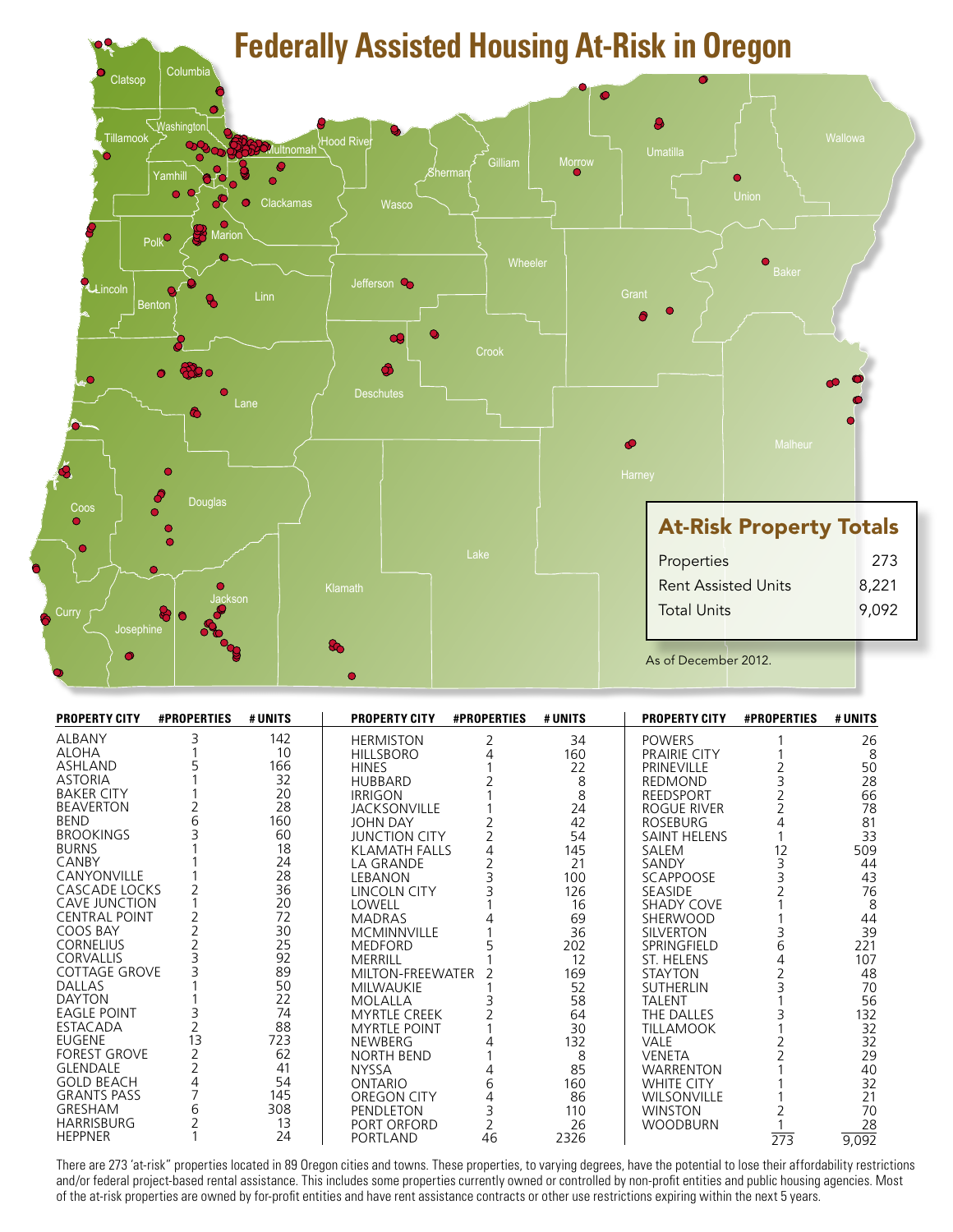# Vida Lea Community Cooperative

## Leaburg

n February 17, 2012,<br>residents of the 33-sp<br>Vida Lea Mobile Estat residents of the 33-space Vida Lea Mobile Estates, a manufactured housing community in Leaburg, Oregon, completed the purchase of their community. Utilizing financing and technical assistance from CASA of Oregon, the Network for Oregon Affordable Housing, Oregon Housing and Community Services and the Community Development Law Center, residents organized and formed the Vida Lea Community Cooperative in order to convert their park into a resident-owned community and make necessary infrastructure repairs.

"The more we learned about it and how it worked, the majority of us, I think, became a lot more interested in doing it," said Dan Fountain, the Cooperative's Vice President. "We could see the advantages to it. One of the advantages is having control over what happens to the park, and being able to control our rents."



*Between 2009 and 2012 seven manufactured housing communities in Oregon were preserved and six communities have become resident-owned.*

Once purchased by residents, the community began significant infrastructure improvements with the assistance of CASA of Oregon, including replacement of a dilapidated septic system. "Vida Lea was nice before, but after a complete upgrade of the infrastructure, it became really beautiful," said Travis Blythe, the Cooperative's Treasurer.

## *"Vida Lea was nice before, but after a complete upgrade of the infrastructure, it became really beautiful."*

*– Travis Blythe, Vida Lea Community Cooperative Treasurer* 



*Vida Lee will provide safe and affordable housing in Leaburg for years to come.*

onverting manufactured housing communities to resident ownership is an effective approach to preserving affordable manufactured housing in Oregon. Residentowned manufactured housing cooperatives utilize a Board of Directors and member committees to purchase and control their community and manage infrastructure, operations and common areas. Once purchased by members of a non-profit cooperative, the community will remain as an affordable manufactured housing community. Resident ownership encourages wealth-building for cooperative members through appreciation in their home values and provides incentives for the coop owners to invest in improvements to the community infrastructure.

Between 2009 and 2012 seven manufactured housing communities in Oregon were preserved and six communities have become resident-owned.